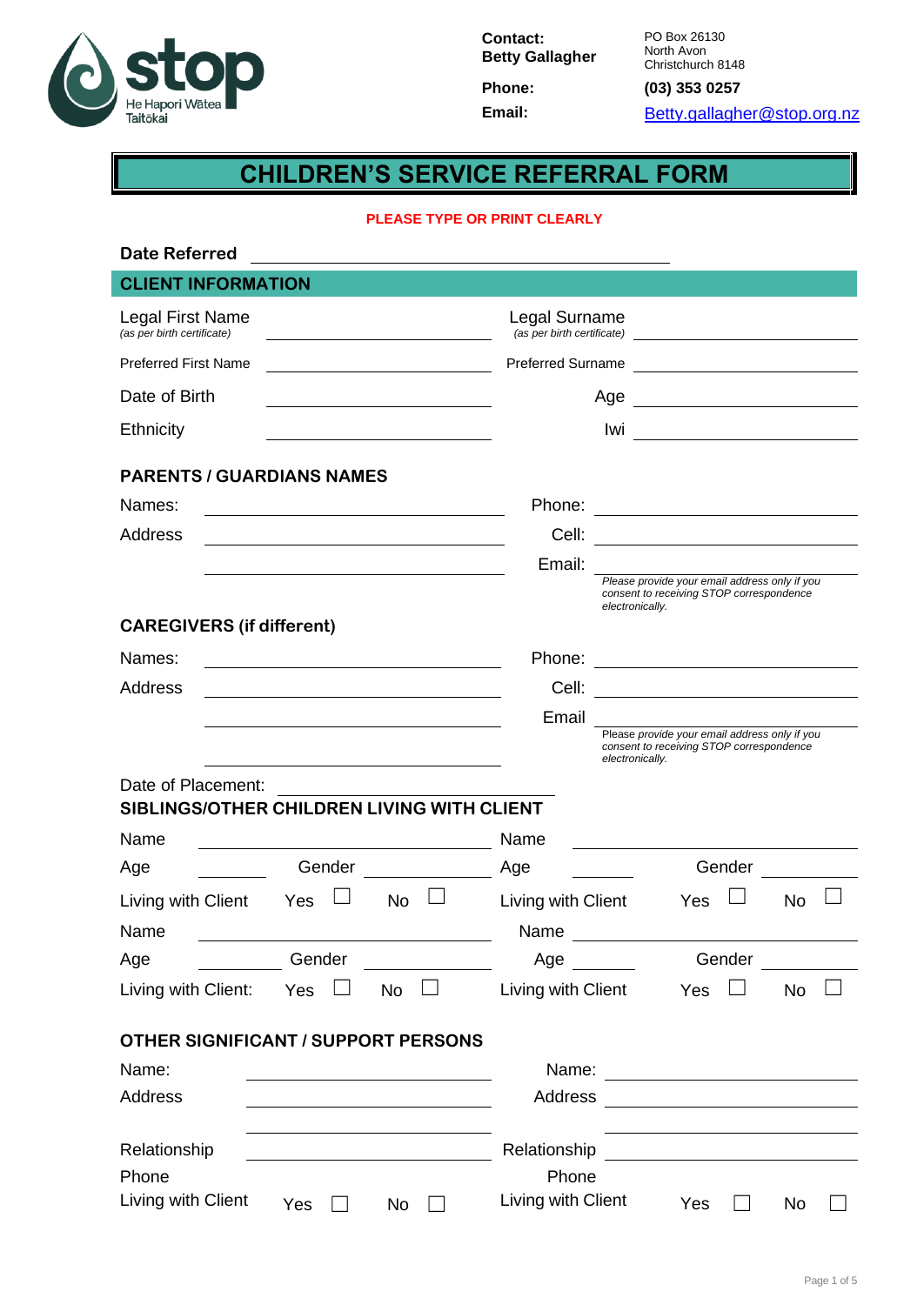## **REFERRAL SOURCE**

| Name<br>Role<br>Phone<br>Email                                        | Agency<br><b>Postal Address</b> | <u> 1989 - Andrea Station Books, amerikansk politik (</u> |
|-----------------------------------------------------------------------|---------------------------------|-----------------------------------------------------------|
| <b>LEGAL STATUS</b>                                                   |                                 |                                                           |
| Who has custody of this child?<br>Who has guardianship of this child? |                                 |                                                           |

## **PROBLEM BEHAVIOURS**

*Outline history of the following problem behaviours (include when and where displayed):*

## **Concerning sexualised behaviours:**

*(Include ages and relationships to victims and details / reports of any assessment / intervention services)*

**Self-harm and / or suicide attempts:**

**Violence/Acting Out Behaviours:**

**Diagnosis of psychiatric disorder: (ODD, ADHD, Depression, anxiety)**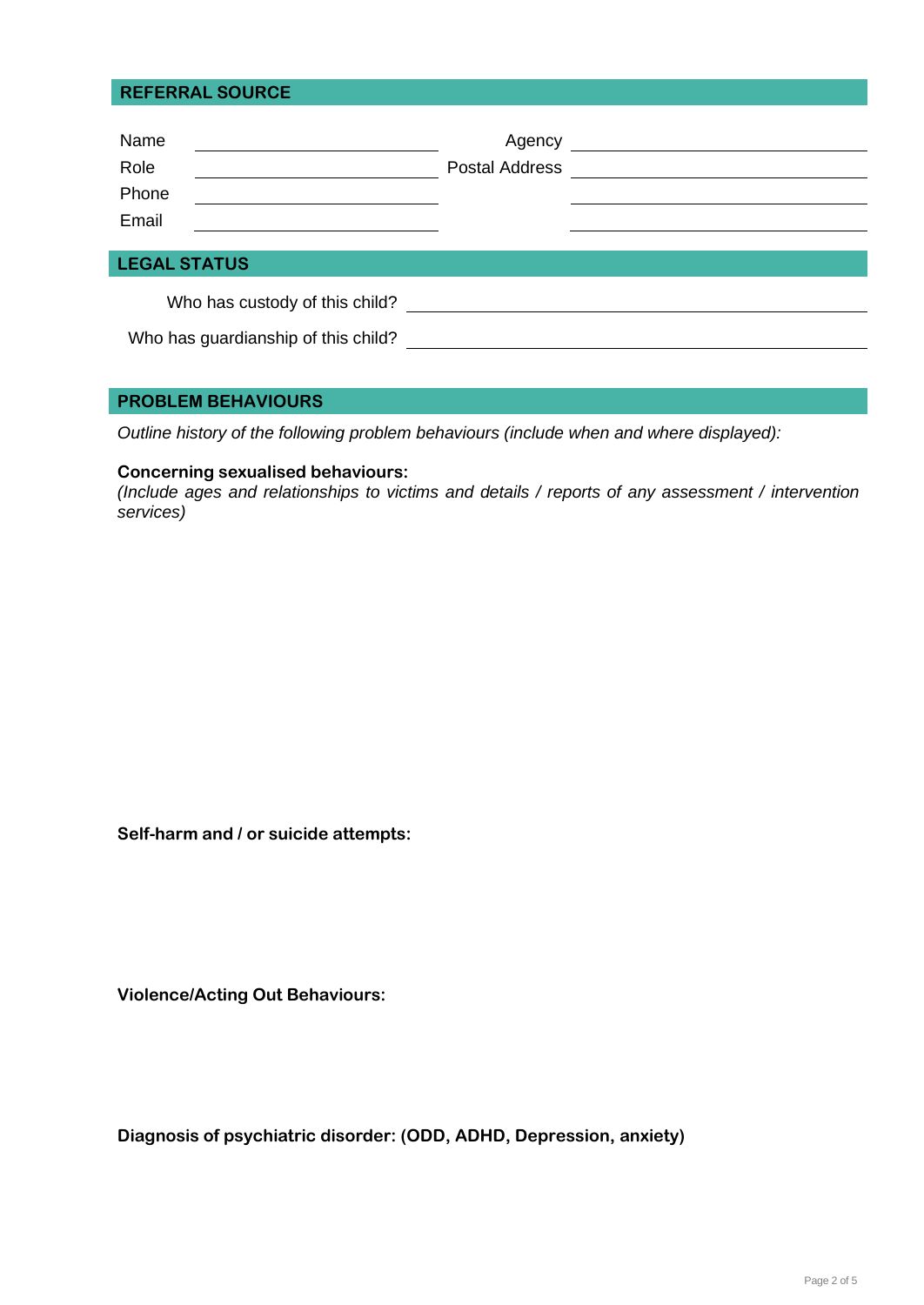**Trauma (e.g abuse, neglect, witnessing violence etc.)**

**Other behaviours of concern:**

## **OTHER AGENCIES INVOLVED**

| <b>Contact Person</b><br>Agency<br>Phone<br>Reason for referral |     |    |  |
|-----------------------------------------------------------------|-----|----|--|
| Date                                                            |     |    |  |
| <b>Outcome Report Attached</b>                                  | Yes | No |  |
| <b>Education</b>                                                |     |    |  |

| <b>Current School</b> |  |
|-----------------------|--|
| Contact Person (Role) |  |
| Phone / Email         |  |
| Level                 |  |

**School attendance history, including number of schools attended:**

**Problematic Sexual Behaviours observed at School**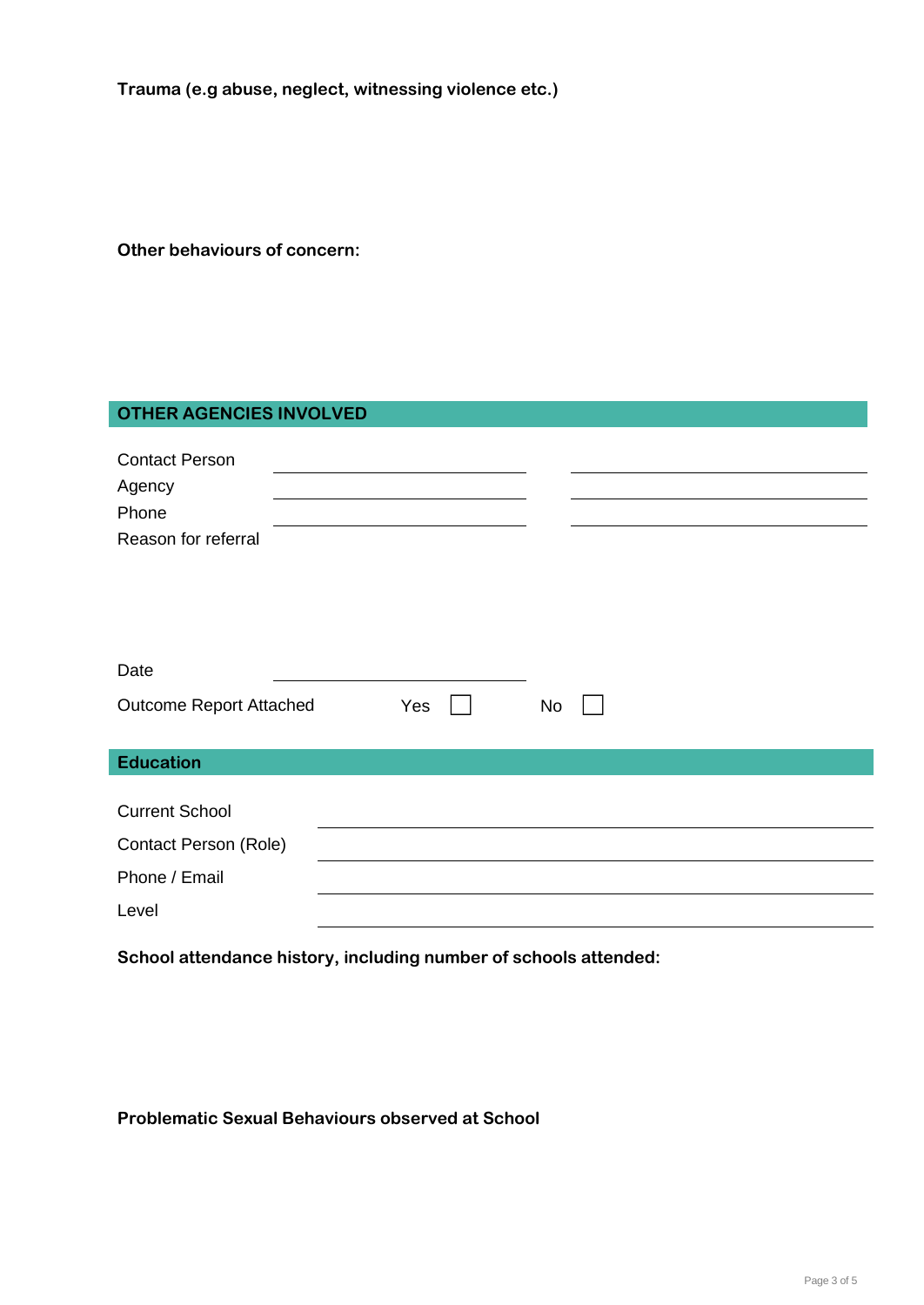Key Contact Person Phone /Email

**Family / Whanau Information**

*(Include any reports / summaries of Family / Whanau history)* **Quality of relationships of young person with key family / whanau members:**

**Family / whanau issues pertinent to referral**  *(please include psychiatric, legal and abuse issues):*

**Has any family/whanau member ever been referred to the STOP Adult or STOP Adolescent Service?** *(please provide details)*

**History of Oranga Tamariki – Ministry for Children (OT), / Iwi Social Services involvement with family / whanau:**

## **Placement History**

*(including residential, foster care, extended families)*

|                                   |                   |     |  |  | <b>Timeframe</b> |     |  |  |
|-----------------------------------|-------------------|-----|--|--|------------------|-----|--|--|
| <b>Placement</b>                  | <b>Caregivers</b> |     |  |  | From:            | To: |  |  |
|                                   |                   |     |  |  |                  |     |  |  |
|                                   |                   |     |  |  |                  |     |  |  |
|                                   |                   |     |  |  |                  |     |  |  |
|                                   |                   |     |  |  |                  |     |  |  |
| <b>Medical</b>                    |                   |     |  |  |                  |     |  |  |
| <b>Current GP Name</b>            |                   |     |  |  |                  |     |  |  |
| Address                           |                   |     |  |  |                  |     |  |  |
| Phone / Email                     |                   |     |  |  |                  |     |  |  |
| Is the GP aware of this referral? |                   | Yes |  |  | <b>No</b>        |     |  |  |